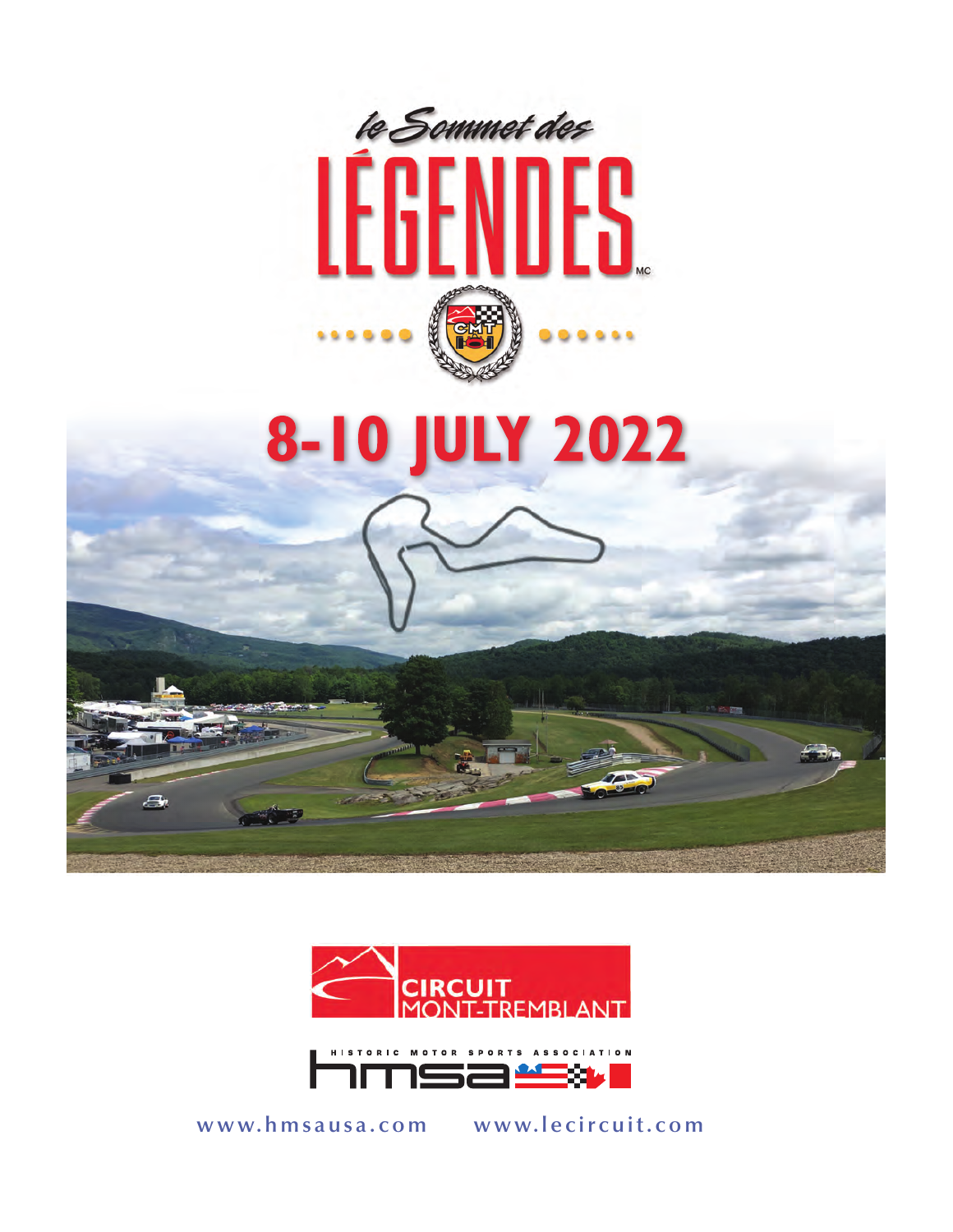

# **2022 ENTRY REQUEST**

# **LE CIRCUIT MONT TREMBLANT CANADA JULY 8—10, 2022**

All information must be completed on both sides of this form or entry will be returned. Entry fee and a current photograph must accompany this entry.

|                                                                                                                                                                                                                                |                                                                                                                                                                                                                                | Age | HMSA No.__________ |
|--------------------------------------------------------------------------------------------------------------------------------------------------------------------------------------------------------------------------------|--------------------------------------------------------------------------------------------------------------------------------------------------------------------------------------------------------------------------------|-----|--------------------|
|                                                                                                                                                                                                                                |                                                                                                                                                                                                                                |     |                    |
| City experience and the contract of the contract of the contract of the contract of the contract of the contract of the contract of the contract of the contract of the contract of the contract of the contract of the contra |                                                                                                                                                                                                                                |     | State ZIP          |
|                                                                                                                                                                                                                                | Off Phenometers and the control of the control of the control of the control of the control of the control of the control of the control of the control of the control of the control of the control of the control of the con |     |                    |
| FAX <b>EXECUTIVE EXECUTIVE EXECUTIVE EXECUTIVE EXECUTIVE EXECUTIVE EXECUTIVE EXECUTIVE EXECUTIVE EXECUTIVE EXECUTIVE</b>                                                                                                       | Email and the contract of the contract of the contract of the contract of the contract of the contract of the                                                                                                                  |     |                    |

#### **ENTRY REQUEST WAIVER**

As a driver and/or entrant, I make this request for entry into a Historic Motor Sports Association race event with the knowledge that motor racing is dangerous, and that I will be required to sign a Release and Waiver Form before being entitled to compete. Driver/Entrant further acknowledges that vintage racing may involve dangers present in any form of motor racing; but that vintage racing may also entail special dangers including, but not limited to, lack of contemporary safety equipment in your own or in competitors' cars such as roll cages, fuel cells, fire systems, etc., drivers with different skill levels, and race groupings which may include different types of cars in the same group, creating potential problems of visibility and disparate speed potentials. In requesting this entry, I acknowledge that I understand and voluntarily assume these and all other risks inherent in vintage racing. I also acknowledge any contact incident I may be involved in may be reported to the Vintage Motorsports Council.

Driver Signature **Example 20** and the set of the set of the set of the set of the set of the set of the set of the set of the set of the set of the set of the set of the set of the set of the set of the set of the set of t

# **DRIVER INFORMATION**

| Have you been involved in an incident at a vintage event in which a car was damaged in the last 4 years? $\Box$ YES $\Box$ NO |  |  |  |
|-------------------------------------------------------------------------------------------------------------------------------|--|--|--|
|                                                                                                                               |  |  |  |
| Have you been suspended by any racing organization during the last 4 years? $\Box$ YES $\Box$ NO Organization $\Box$          |  |  |  |
|                                                                                                                               |  |  |  |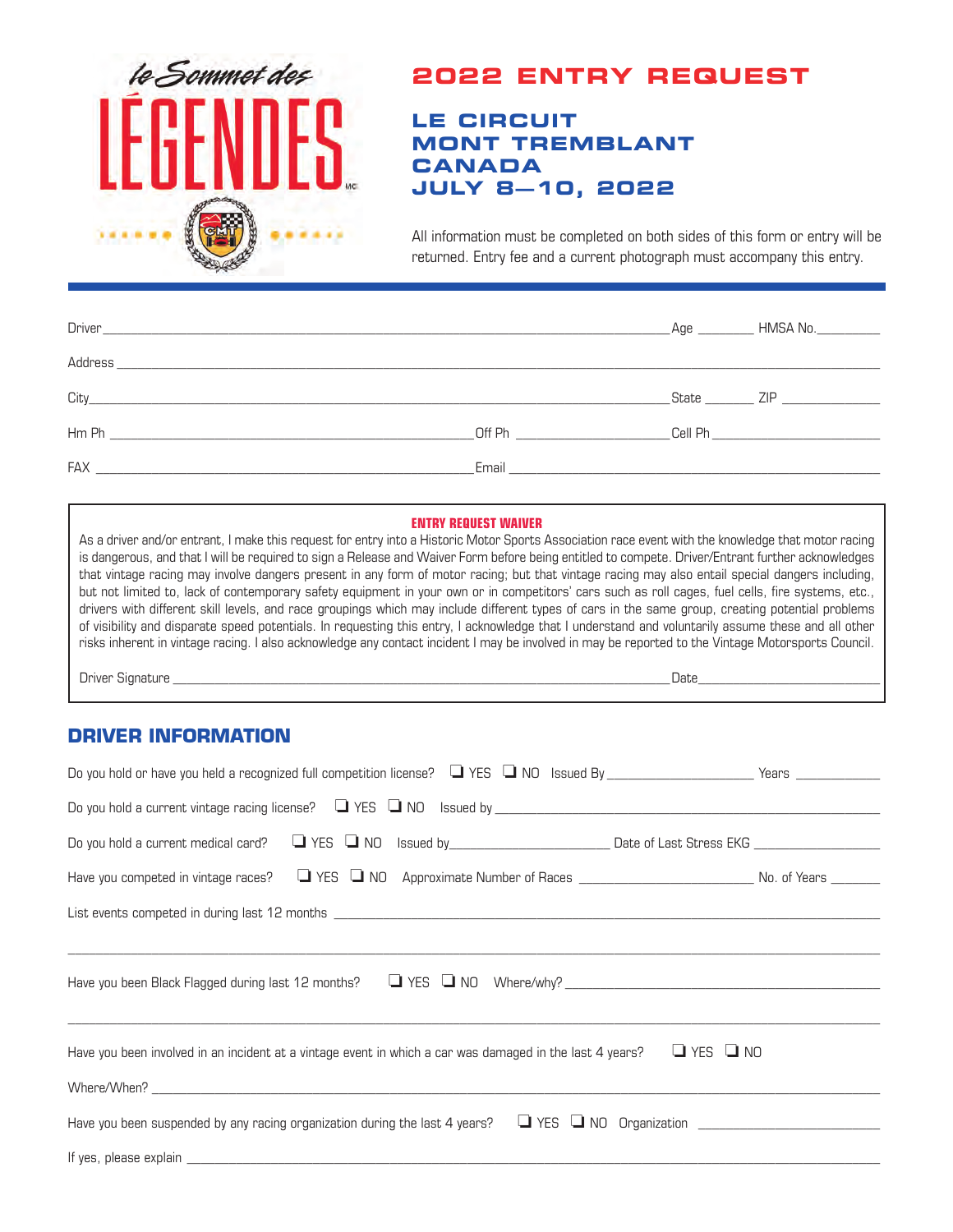# **D** INFORMATION

| <u>UAK INFUKIVIAI IUN</u>                                                                                                                                                                | <b>OFFICE</b>                     |                                                                             |
|------------------------------------------------------------------------------------------------------------------------------------------------------------------------------------------|-----------------------------------|-----------------------------------------------------------------------------|
| Entry will be returned if not completed fully.                                                                                                                                           |                                   | <b>USE ONLY</b> Class _________________Group __________Car Number__________ |
|                                                                                                                                                                                          |                                   |                                                                             |
|                                                                                                                                                                                          |                                   |                                                                             |
|                                                                                                                                                                                          |                                   |                                                                             |
|                                                                                                                                                                                          |                                   |                                                                             |
|                                                                                                                                                                                          |                                   |                                                                             |
|                                                                                                                                                                                          |                                   |                                                                             |
|                                                                                                                                                                                          |                                   |                                                                             |
|                                                                                                                                                                                          |                                   |                                                                             |
| Entrant/Driver acknowledges this car complies with all HMSA Rules and Regulations, if the car being entered does not comply please explain.                                              |                                   |                                                                             |
|                                                                                                                                                                                          |                                   |                                                                             |
|                                                                                                                                                                                          |                                   |                                                                             |
|                                                                                                                                                                                          |                                   |                                                                             |
|                                                                                                                                                                                          |                                   |                                                                             |
|                                                                                                                                                                                          |                                   |                                                                             |
|                                                                                                                                                                                          |                                   |                                                                             |
|                                                                                                                                                                                          |                                   |                                                                             |
|                                                                                                                                                                                          |                                   |                                                                             |
|                                                                                                                                                                                          |                                   |                                                                             |
|                                                                                                                                                                                          |                                   |                                                                             |
|                                                                                                                                                                                          |                                   |                                                                             |
|                                                                                                                                                                                          | <b>ATTACH PHOTO HERE</b>          |                                                                             |
|                                                                                                                                                                                          | No slides or photocopies please.  |                                                                             |
| BRAKES Front I Drum I Disc Rear I Drum I Disc<br>TIRE SIZE, brand, model, speed rating, etc. (List exactly as shown on the sidewall)<br><b>CAR NUMBER WILL BE ASSIGNED BY ORGANIZERS</b> | YOU MAY EMAIL A DIGITAL PHOTO TO: |                                                                             |